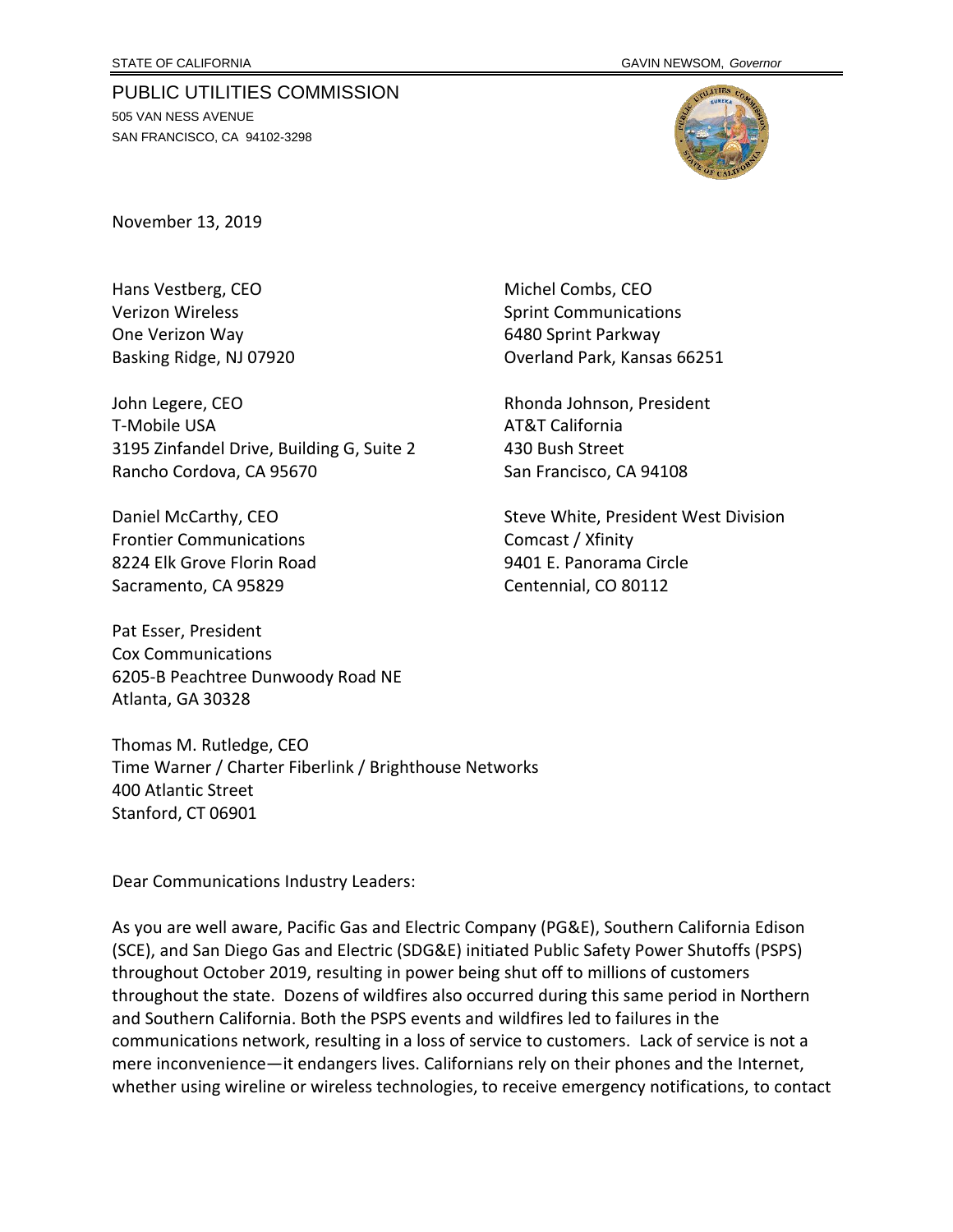family and friends, and to reach first responders. Your customers have a reasonable expectation that these critical telecommunications services will be operational even during a power outage.

California Governor Gavin Newsom declared several states of emergency in October including: October 11<sup>th</sup> for the Saddle Ridge, Eagle, Sandalwood, Reche and Wolf fires; October 26<sup>th</sup> for the Kincaid and Tick Fires; and statewide on October 27th for extreme fire weather conditions combined with PSPS events. The California Public Utilities Commission (CPUC) Order Instituting Rulemaking Regarding Emergency Disaster Relief Program (Rulemaking R.18-03-011, and most recently Decision D.19-08-025) adopted protections to ensure that communications service providers' customers experiencing a disaster keep vital services and receive support. The CPUC has also adopted protections for water and power utilities. The CPUC requires communications companies to take certain actions upon these declarations for consumer protection such as waiving fees or deferring payment, refunding customers for lack of service, deploying mobile wireless equipment, providing mobile phones, and other protections.

Despite advanced notice by investor-owned utilities (IOUs) of possible PSPS events, failures in the communications network occurred on a significant scale. These outages were unexpected given previous assurances your companies provided to the Federal Communications Commission (FCC), California State Legislature and the CPUC. We have received numerous public inquiries about these outages seeking to understand what to expect during future PSPS events. As a result, the CPUC is pursuing a Phase II of the aforementioned rulemaking to adopt additional rules to further address communications outages during emergency events.

The CPUC has convened serval forums over the last year to improve the coordination between the communications companies and emergency response agencies. For instance, on November 1, 2018, the CPUC held a workshop where officials from the Governor's Office of Emergency Services (Cal OES), Department of Forestry and Fire Protection (CAL FIRE) and local emergency management agencies spoke repeatedly about the lack of coordination between emergency response agencies and communications providers.

On May 20, 2019, the CPUC held an en banc public hearing, titled "The Future of California's Communications Grid" where discussion included the importance of communications services before, during and after a wildfire. This included underscoring the critical role the communications grid plays in warning the public, allowing first responders to communicate with each other and connecting wildfire victims to friends, family and emergency services. The communications grid, like power and water, is critical infrastructure. This en banc also recognized that the state relies on a patchwork of statutes and outdated rules that often hinder the state's ability to ensure access to safe, reliable and affordable services.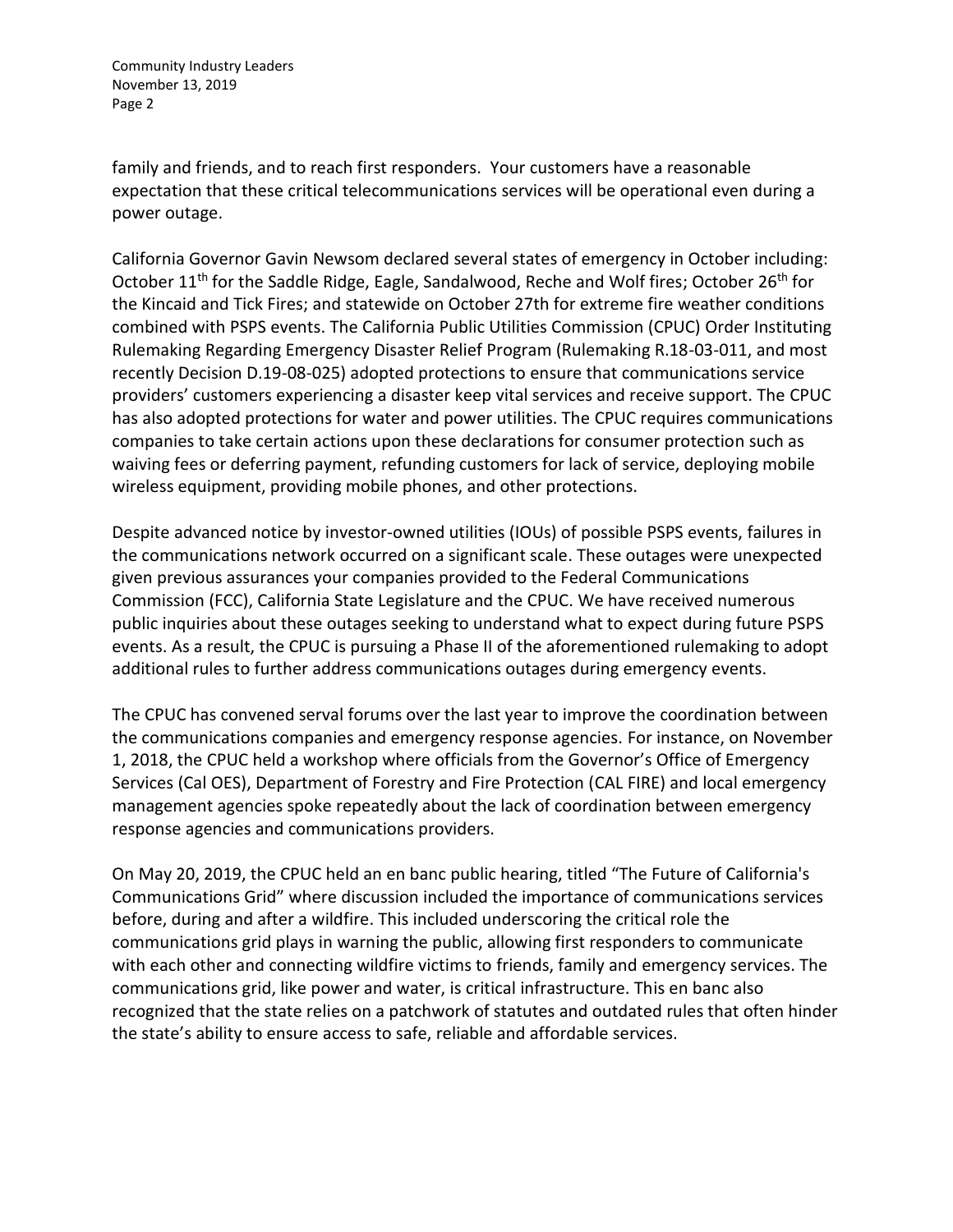Both the May 20, 2019 en banc public hearing and the November 1, 2018 workshop exposed the lack of a uniform and structured approach to ensuring that the communications providers are addressing their safety responsibility to provide safe and reliable service during these emergency events. This was further demonstrated on August 9, 2019 when then-CPUC President Michael Picker, the assigned commissioner for the Emergency Disaster proceeding, issued an Assigned Commissioner Ruling (ACR)<sup>1</sup> that asked communications providers to describe actions taken to harden their networks. The communication companies provided responses that did not adequately detail information to enable the CPUC to be confident that communications providers are sufficiently prepared to maintain service during emergency events.

Unfortunately, this lack of preparation and transparency had real consequences during the most recent PSPS events and wildfires. There were widespread reports of communications outages across all sectors: mobile networks, cable, VoIP communications and the Internet.

On October 26, 2019, Cal OES Director Mark Ghilarducci sent a letter<sup>2</sup> to AT&T California, T-Mobile, Frontier, Verizon, and Comcast emphasizing the importance of access to reliable communications during emergencies and highlighting the need for Cal OES to have real-time information regarding outages, resiliency and backup power. The Director described the current level of engagement from your companies "unacceptable," and stressed the importance of resilient, redundant infrastructure with necessary backup power to provide uninterruptible communication during emergencies. In an effort to improve information sharing, Director Ghilarducci asked specific questions regarding outages within your respective networks and the state of your facilities. In reviewing your responses, you collectively did not provide adequate and specific answers, nor did the responses show the level of transparency required to meet the moment given the challenges the State and its residents, many of which are your customers, were facing.

The Utility Reform Network (TURN) sent an ex parte letter<sup>3</sup> to me and my fellow Commissioners on October 30, 2019 requesting the CPUC take immediate action to ensure Californians have a safe and reliable communications network. TURN urges the CPUC to take actions including establishing backup power requirements, addressing network hardening issues and providing detailed information about the location of outages to both the public and the CPUC. On

<sup>1</sup> *Assigned Commissioner's Ruling Requesting Information on Hardening Communications Infrastructure and to ensure customer access to 911 at all times*. Order Instituting Rulemaking Regarding Emergency Disaster Relief Program, Rulemaking 18-03-011, Aug. 9. 2019.

<sup>2</sup> Cal OES, letter to Rhonda Johnson, John Legere, Daniel McCarty, Hans Vestberg, Steve White, October 26, 2019.

<sup>3</sup> The Utility Reform Network TURN, letter to President Batjer, Commissioner Guzman-Aceves, Commissioner Randolph, Commissioner Rechtschaffen, Commissioner Shiroma, October 30, 2019.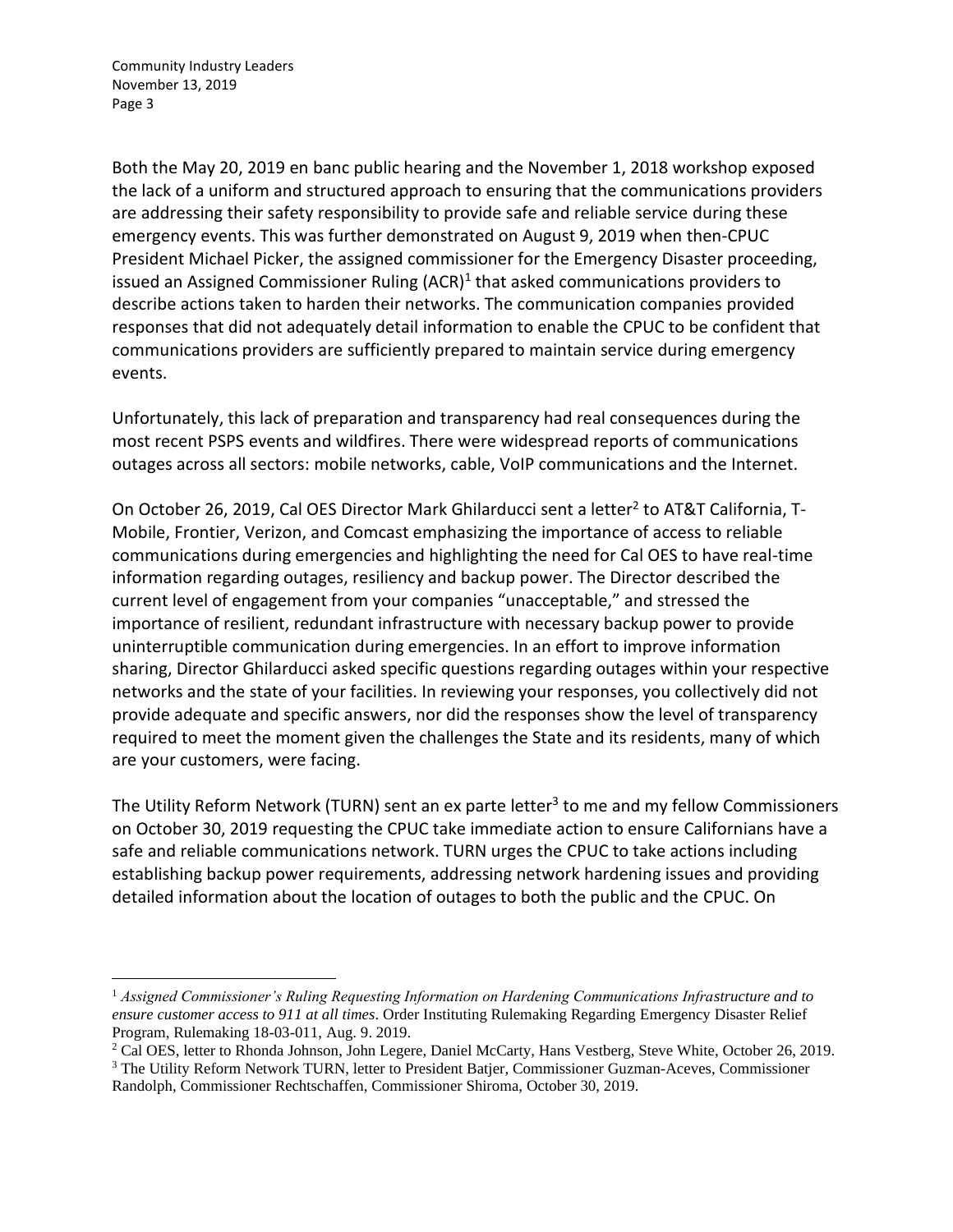November 4, 2019, The Small Business Utility Associates (SBUA) followed up with a letter<sup>4</sup> supporting TURN's call for action. Like TURN, SBUA is also a party to the Emergency Disaster proceeding.

Most recently, the CPUC received a letter dated November 5, 2019 and addressed to Senator Ben Hueso from the Rural County Representatives of California (RCRC) that suggests changes to minimize PSPS impacts.<sup>5</sup> The letter noted that over 450,000 Californians lost communication services, with 22 percent of mobile sites out of service in Sonoma County and 15 percent in Napa County. The letter further stated that portions of Mendocino County that already lacking mobile service also lost landline service, leaving residents without any means of communication.

The FCC's disaster report said that 49 percent of the cells sites in Marin County were out of service on October 26-27.<sup>6</sup> Loss of communications service in an emergency is a matter of life and death. Without access to 911 and the ability to reach first responders, the people of this state cannot access needed services, be safe or even function in an emergency.

As entities licensed by the CPUC, your companies have the obligation, the privilege and the responsibility to provide service in the State of California. Based on your performances over the past few weeks, it appears that you are not managing your network infrastructure adequately to maintain vital communications services for Californians during emergencies. To shed greater light on these failures and to chart a path towards corrective actions, the CPUC shall convene a Pre-Hearing Conference in the Emergency Disaster proceeding<sup>7</sup> in San Francisco, California at 10:00 am on Wednesday, November 20, 2019. Accordingly, the CPUC directs the recipients of this letter, or the most senior company leader(s) in California, to be present and available to address the concerns identified in this letter.

The CPUC expects these representatives to be prepared to provide a thorough report on their actions during the PSPS events and during the wildfires, including actions taken leading up to, during and following power restoration.

This Pre-Hearing Conference will inform the Scoping Memo that will open Phase II of the Emergency Disaster Relief proceeding.

In addition, listed below are directives to you based on observations by CPUC staff and feedback from relevant public safety agencies. The CPUC and other state agencies may direct

<sup>4</sup> Small Business Utility Advocates SBUA to President Batjer, Commissioner Guzman-Aceves, Commissioner Randolph, Commissioner Rechtschaffen, Commissioner Shiroma, November 4, 2019.

<sup>5</sup> Rural County Representatives of California RCRC, letter to Honorable Ben Hueso, November 5, 2019.

 $6$  Disaster Information Reporting System Report, Federal Communications Commission, October  $27<sup>th</sup>$ , 2019.

<sup>7</sup> Rulemaking R.18-05-011.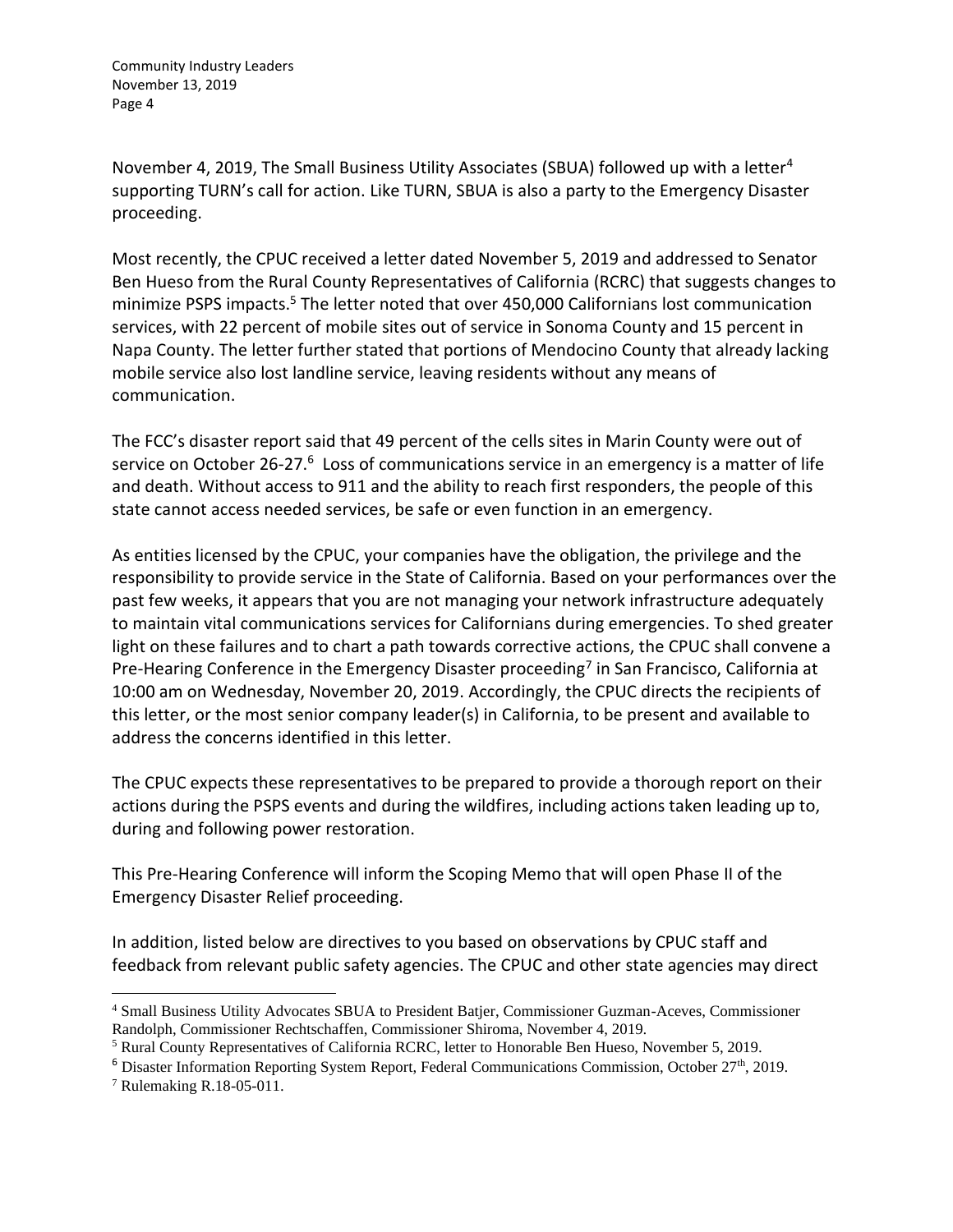additional requirements as reviews and analyses continue. The CPUC directs you to file responses to these directives by close of business November 18, 2019.

**1. Responsiveness during the latest wildfires and public safety power shutoffs to keep communications services on.**

Wireless companies appear to have not been adequately prepared for the outages from the number of cell sites that were out of service. Cable companies appear to have had massive network outages due to lack of power. Landline facilities failed. In order to mitigate the risk of these types of issues occurring in the future, specifically identify:

- The amount and type of power available on site at your central offices, headends and wireless switches, indicating how long these facilities can operate at average load without main power and what your plan is to refuel, if a generator is present. Separately, indicate the number of remotes, field cabinets, nodes or other devices between the subscriber's homes and your central office and headends, and how long each of these devices can operate at average load without main power. Further, provide your refueling plans for these field cabinets, nodes, and remotes.
- For wireless providers, provide a list of the cell sites which you have located in the Tier 2 and Tier 3 fire threat areas and how long each facility can operate at average load with onsite power. If the site has a generator, how long can this site operate at average load without refueling and what are your refueling plans?
- Describe the locations in your network where actions need to be taken to harden the communications infrastructure for risk, including but not limited to, wildfires and PSPS events. Provide a list of specific locations that allow emergency responders to understand where catastrophic events (wind, water, fire, earthquake and subsidence) may have local and regional reliability impacts. This must include areas and communities where fiber backhaul routes do not have adequate hardening or physical redundancy.
- Provide the reports of outages which you sent to the FCC for each day of the recent Disaster Information Reporting System (DIRS) activation in California.

## **2. Engagement and timely responsiveness to requests from Cal OES and CAL FIRE.**

Cal OES Director Ghilarducci has recently identified concerns related to information sharing and coordination with local governments, especially county emergency management departments during emergency events. The November 1, 2018 workshop identified problems that emergency agencies have with getting timely and correct information from the communications providers. They include, but are not limited to,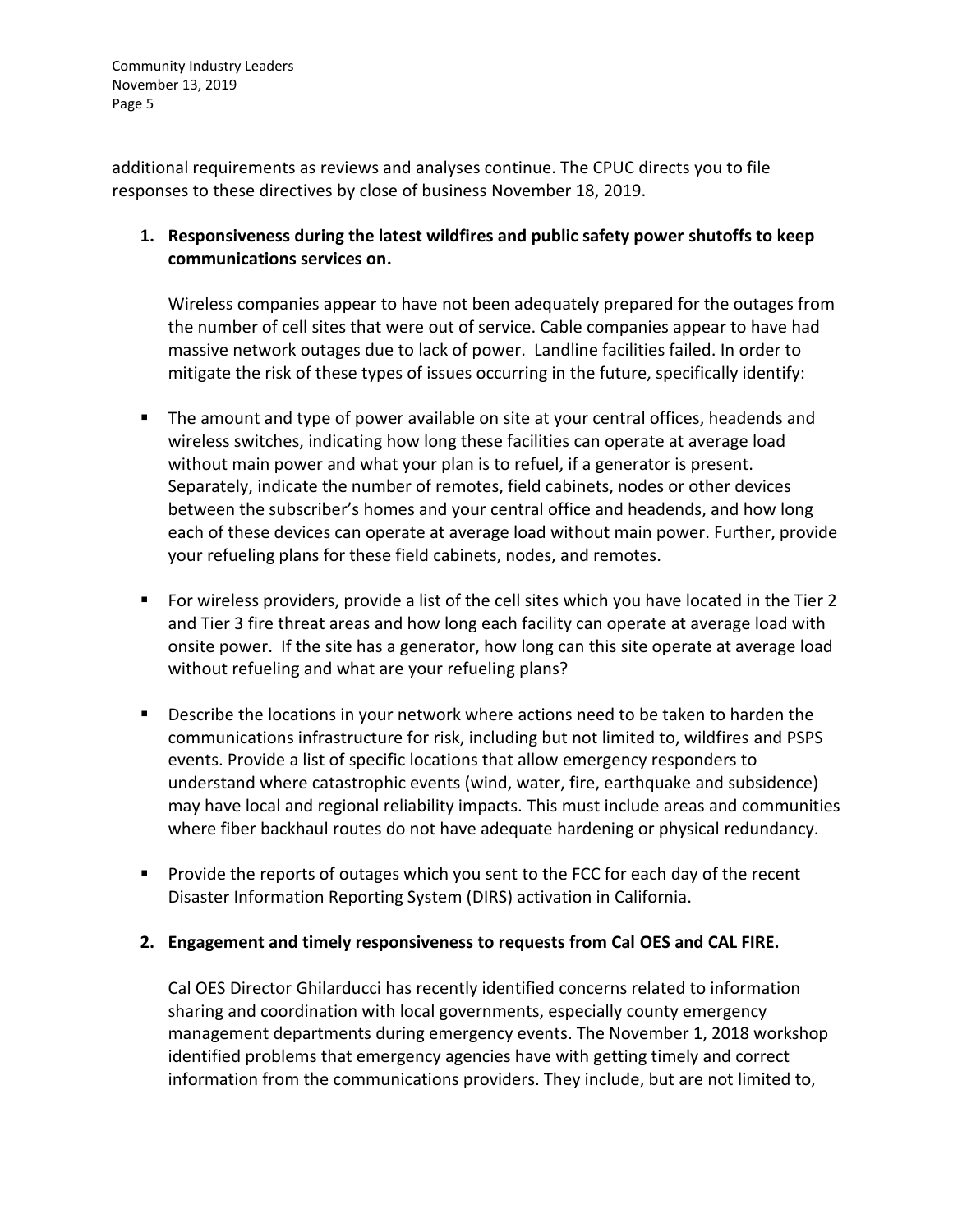general communication processes and procedures, accuracy and timeliness of providing relevant information, and establishing two-way communication channels that enable the utilities to address local concerns. Though a representative of the communications companies through the California Utilities Emergency Association (CUEA), has a desk in the state warning center, the Director was clear that there was a lack of participation and transparency during the recent events. Therefore, communication providers are directed to take immediate corrective actions that, at a minimum, include:

- Confirm the name of an Emergency Operations Center (EOC) liaison that can be present 24/7 in the state operations center during emergency response events. The EOC liaisons shall be trained in emergency response, in accordance with Standardized Emergency Management System (SEMS) and have working knowledge of utility operations and business processes.
- Develop and implement processes that will ensure that County EOC liaisons will have the latest information during PSPS and wildfire events and are enabled and empowered to resolve local issues as they arise.
- Establish a more effective communication structure with state, county and tribal government emergency management personnel. This communications structure shall be separate and unique from general updates to local governments and other stakeholders to allow for emergency personnel to receive the support and information required to properly respond.

## **3. Compliance with D.19-08-025.**

Decision 19-08-025 directs communications carriers to provide a minimum level of consumer protections and safety actions in the case of a declared disaster. Based on responses we have received so far, the CPUC needs to hear more specifics about what you are doing, and provide specifics such as what equipment and when.

Some of you have objected to the adoption of additional rules for various reasons. However, it has become apparent that your independent efforts over the past two years have been insufficient to meet the public safety expectations of customers and information demands of state and local emergency managers during critical power outages and emergencies. This isn't just a matter of inconvenience, it's an unacceptable and avoidable matter of life or death for many who need your services at the most critical times.

We no longer have the luxury of time and cannot wait any longer to address these problems. In just the past two years, our state has experienced the deadliest and most catastrophic wildfires in its history. Our reliance on communications services has never been greater – from issuing